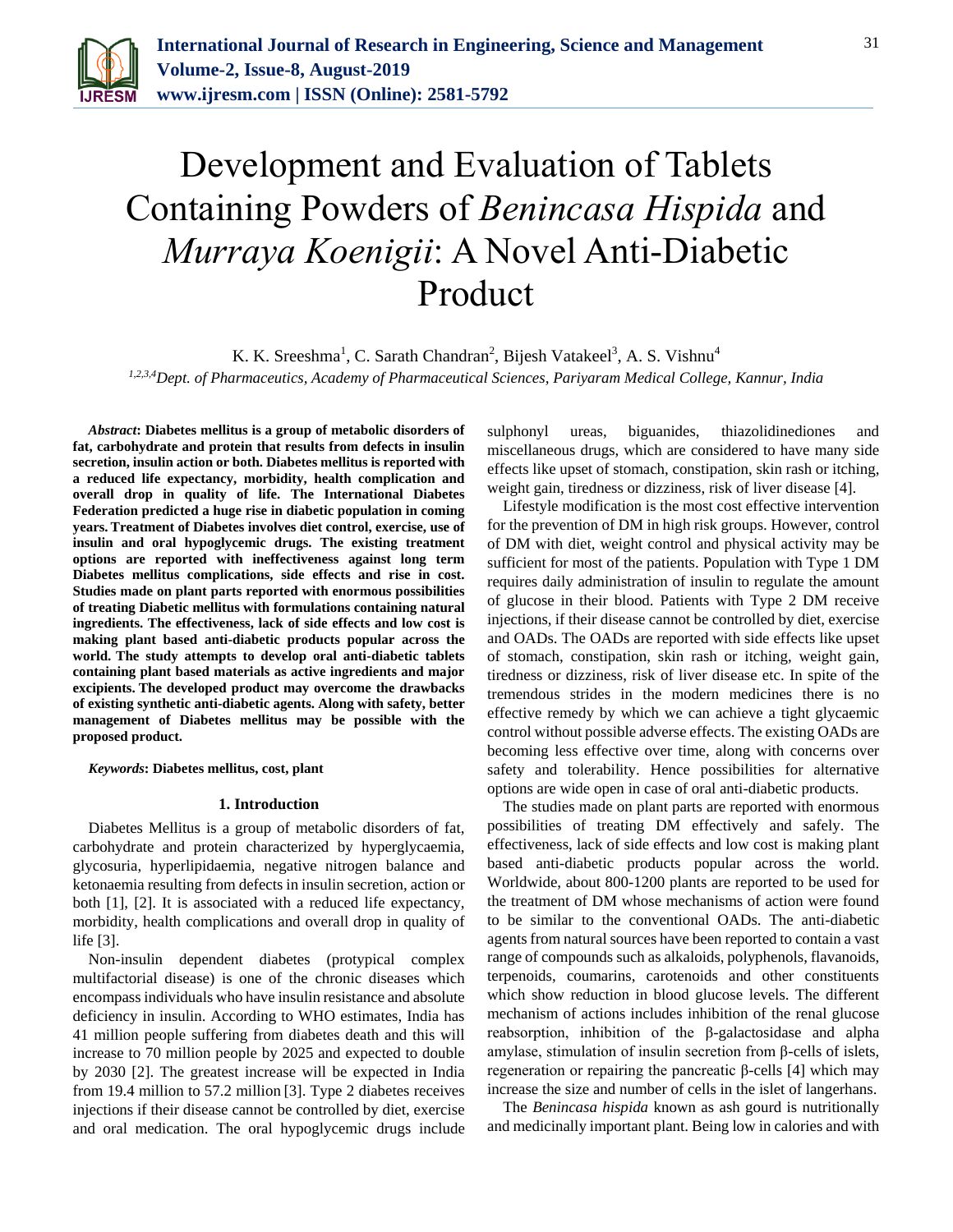

the possible isolation of chemical constituents like lupeol, betasitosterol, phenolic acids, flavanoids, and terpenoids may be useful for diabetes and obese patients. The *Murraya koenigii*  leaves consist of isolated carbazole alkaloids like mahanimbine, mahanine, mahanimbicine which may act as anti-diabetic agents [4]. The investigation revealed that the combination of these plants is not fully utilized as a potential anti-diabetic agent in pharmaceutical formulations.

The world is shifting towards much safer and effective options available from the nature. For every synthetic ingredient or excipient added in present day pharmaceutical formulations, there may be possible replacement available from nature. The effective research in the area of herbal formulation with the help of modern pharmaceutical technology may bring out more effective and safe products.

### **2. Materials and Methods**

### *A. Collection of plant materials*

The fruit of *Benincasa hispida* (Ash gourd), the leaves of *Murraya koenigii* (Curry leaf), the seeds of *Artocarpus heterophyllus* (Jackfruit seed), the leaves of *Aloe barbadensis*  and the seeds of *Plantago ovata* will be obtained locally and shall be identified and authenticated from Ratheesh Narayanan, Payyanur College, Payyanur.

### *B. Preparation of Plant Material*

The fruit of *Benincasa hispida* was collected manually peeled to separate its seeds, inner pulp and pulp. The pulp dried and further crushed to powder. The fresh leaves were collected and shade dried at normal room temperature. The dried leaves were crushed to powder [4].

#### *C. Formulation of the Tablet*

Table 1 Composition for granules with 10 % w/v binder solution

| S. No.         | Composition for granules with TO % W/V binder solution<br>Ingredients | <b>Formulation Code</b> |                 |                 |
|----------------|-----------------------------------------------------------------------|-------------------------|-----------------|-----------------|
|                |                                                                       | $DF_1$                  | DF <sub>2</sub> | DF <sub>3</sub> |
| 1              | Benincasa hispida powder                                              | 200                     | 200             | 200             |
| $\overline{c}$ | Murraya koenigii powder                                               | 300                     | 300             | 300             |
| 3              | Artocarpus heterophyllus seed<br>starch paste                         | q.s                     |                 |                 |
| $\overline{4}$ | Standard starch paste                                                 |                         | q.s             |                 |
| 5              | Aloe gum                                                              |                         |                 | q.s             |
| 6              | Starch powder                                                         | 10 %                    | 10 %            | 10 %            |
| 7              | Plantago ovata                                                        | 5 %                     | 5 %             | 5 %             |
| 8              | Talc                                                                  | 2 %                     | 2%              | 2 %             |
| 9              | Lactose                                                               | 2 %                     | 2 %             | 2 %             |
| 10             | Magnesium stearate                                                    | 2 %                     | 2 %             | 2 %             |

The composition of formulation and formulation codes were summarized in the Table 1, 2  $&$  3. The wet granulation technique was selected to prepare the granules. The ingredients were weighed as per the requirement. The powders of *Benincasa hispida, Murraya koenigii* and starch powder (5 %) were placed in a clean dry mortar and milled them by hand. Added quantity sufficient of binder solution and mixed it with finger until the mixture was converted to a coherent mass. The coherent mass was screened using sieve no#12 to get the wet granules and later dried in a hot air oven at  $60 \pm 2$  °C. The dry granules were obtained and weighed. Granules and fines were separated by passing through sieve no#16 and sieve no#44 and added a quantity of the fine equivalent to 15 % weight of granule retained on sieve no#44 to the granules and mixed well. The remaining 5 % of starch powder, *Plantago ovata* powder, talc, lactose and magnesium stearate were added to the granules and mixed well. The granules were evaluated for granule size determination, bulk density, tapped density, angle of repose and hausner ratio. A GMP certified ten station rotary punching machine was used for compressing the granules. The weight and thickness settings were adjusted according to the requirements. The sufficient quantities of granules were taken and mixed well before transferring into the hopper to compress. The compressed tablets were collected and evaluated for physical characterization, weight variation, friability, tablet thickness, tablet hardness and disintegration time [5]-[8].

| Table 2        |                                                          |                         |                 |                 |  |
|----------------|----------------------------------------------------------|-------------------------|-----------------|-----------------|--|
|                | Composition for granules with 12.5 % w/v binder solution |                         |                 |                 |  |
| S. No.         | Ingredients                                              | <b>Formulation Code</b> |                 |                 |  |
|                |                                                          | DF4                     | DF <sub>5</sub> | DF <sub>6</sub> |  |
| 1              | Benincasa hispida powder                                 | 200                     | 200             | 200             |  |
| $\overline{c}$ | Murraya koenigii powder                                  | 300                     | 300             | 300             |  |
|                |                                                          | mg                      | mg              | mg              |  |
| $\mathcal{R}$  | Artocarpus heterophyllus seed                            | q.s                     |                 |                 |  |
|                | starch paste                                             |                         |                 |                 |  |
| $\overline{4}$ | Standard starch paste                                    |                         | q.s             |                 |  |
| 5              | Aloe gum                                                 |                         |                 | q.s             |  |
| 6              | Starch powder                                            | 10 %                    | 10 %            | 10 %            |  |
| 7              | Plantago ovata                                           | 7.5 %                   | 7.5%            | 7.5 %           |  |
| 8              | Talc                                                     | 2 %                     | 2%              | 2 %             |  |
| 9              | Lactose                                                  | 2 %                     | 2%              | 2 %             |  |
| 10             | Magnesium stearate                                       | 2 %                     | 2 %             | 2%              |  |

Table 3 Composition for granules with 15 % w/v binder solution

| S. No.                   | Ingredients                   | <b>Formulation Code</b> |        |                 |
|--------------------------|-------------------------------|-------------------------|--------|-----------------|
|                          |                               | DF <sub>7</sub>         | $DF_8$ | DF <sub>o</sub> |
| 1                        | Benincasa hispida powder      | 200                     | 200    | 200             |
| $\overline{c}$           | Murraya koenigii powder       | 300                     | 300    | 300             |
|                          |                               | mg                      | mg     | mg              |
| $\mathcal{R}$            | Artocarpus heterophyllus seed | q.s                     |        |                 |
|                          | starch paste                  |                         |        |                 |
| $\overline{4}$           | Standard starch paste         |                         | q.s    |                 |
| $\overline{\phantom{0}}$ | Aloe gum                      |                         |        | q.s             |
| 6                        | Starch powder                 | 10 %                    | $10\%$ | 10 %            |
| 7                        | Plantago ovata                | 15 %                    | 15 %   | 15 %            |
| 8                        | Talc                          | 2 %                     | 2 %    | 2 %             |
| 9                        | Lactose                       | 2 %                     | 2 %    | 2%              |
| 10                       | Magnesium stearate            | 2%                      | 2 %    | 2%              |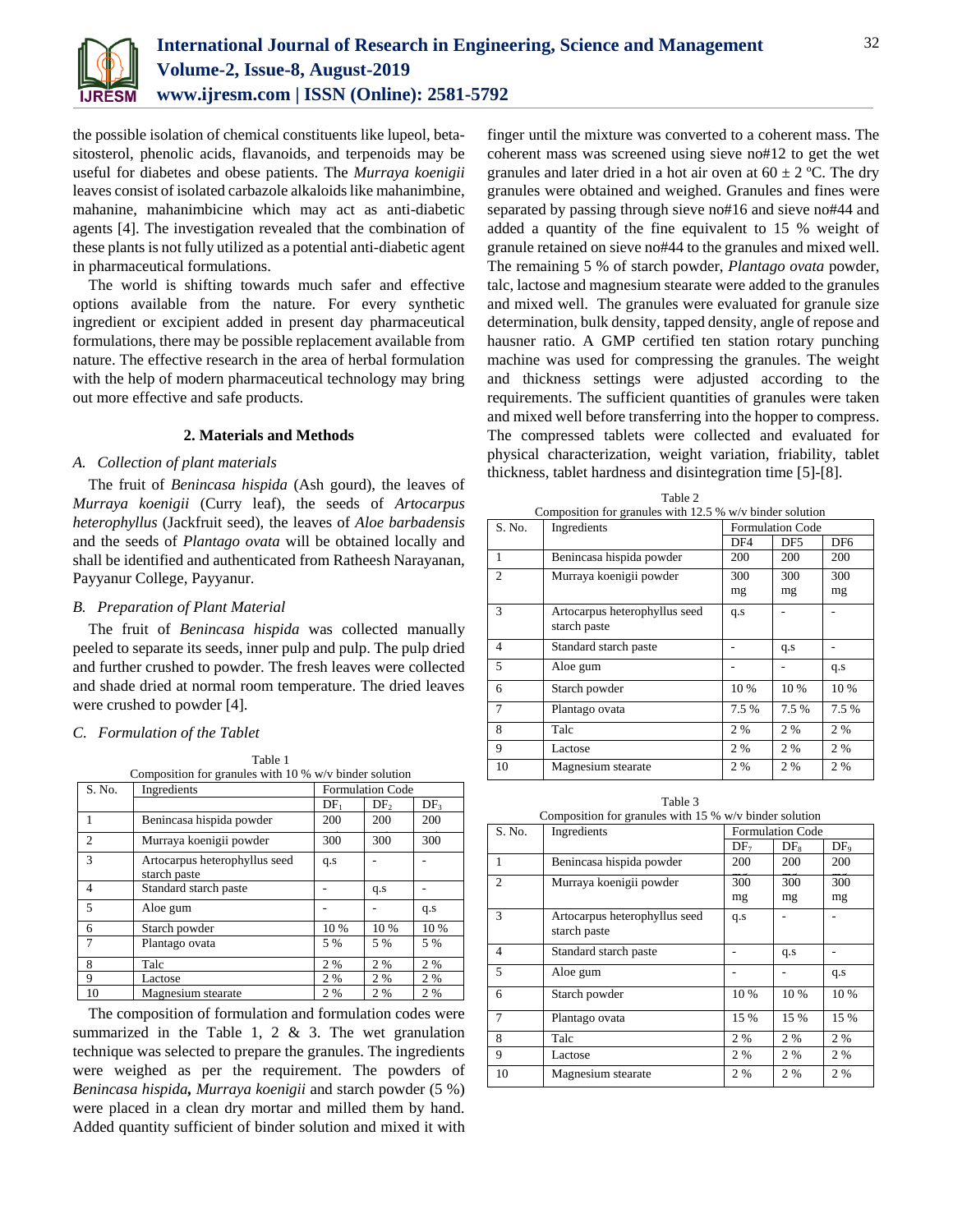

### *D. Selection of best tablets formulation*

Based on the evaluated parameters, best tablet formulation was selected and subjected for *in-vivo* study.

## *E. In-vivo study*

## *1) Toxicity studies of the developed tablet*

OECD guidelines for acute oral toxicity 423 (Acute toxic class method) was adopted. Female Albino Wistar rats (6) weighing between 150 - 200 g were used for acute toxicity study of the developed tablets. The experinmental animal room conditions were maintained for the animals with temperature:  $22 \pm 3$ , relative humidity: 30 % - 70 % and 12-hour light and dark cycle. The dose was prepared 1 ml / 100 g of the body weight. The animal studies were conducted with the Institutional Animal Ethics Committee (IAEC) approval (CPCSEA/IAEC-17/18-12) and all efforts were done to minimize animal suffering.

#### *2) Induction of diabetes*

Animals was administered orally with high fat diet (HFD) (fat 20 %, cholesterol 5 %, glucose 5 %, fructose 5 %, glutamine 5 %, and methylthiouracil 1 %) for 10 days. For all assays the physiological saline solution of alloxan is prepared in a concentration of 100 mg/mL. Freshly prepared solution of alloxan (55 mg/kg body weight) was injected into caudal vein and 15 min later, injected (i.p.) to rats with 0.4 U insulin, then 2.5 and 5.0 h later administered orally respectively with 25 % glucose at 10 mL/kg for decreasing mortality rate resulted from hypoglycemia and hyperglycemia in rats with injection of alloxan. The fasting blood glucose was tested and the rats were grouped according to their blood glucose levels. After the injection of Alloxan, the surviving rats with blood glucose concentration more than 200 mg/dl of blood is considered as diabetic rats and selected for further pharmacological studies.

#### *3) Anti-diabetic study Procedure*

Animals were divided into 4 groups of 6 rats in each group. Group I received drinking water (normal control) and received normal pellet diet throughout the course till 21 days. Group II act as diabetic control [HFD for 10 days followed by Alloxan monohydrate (55mg/kg dissolved in normal saline) is injected into the caudal vein of overnight fasted rats] received along with the high fat diet started before the study. Group III were served as the standard drug (Acarbose 25mg/kg p.o) treated group in diabetic rats with high fat diet started before the experinment. Group IV received polyherbal tablet p.o as well as Alloxan and high fat diet. Blood sample was collected at weekly intervals from treatment groups by retro-orbital puncture method under anesthesia till the end of study. In the continuous 21 days of drug treatment, blood glucose level of all animals were determined at the 0,  $7<sup>th</sup>$ ,  $14<sup>th</sup>$ ,  $21<sup>st</sup>$  days by using Dr. Morepen glucometer. The food and water intake was monitored daily for each rat during the experimental period. The in-vivo parameter body weight was measured [9].

#### *F. Biochemical estimation*

Blood was collected from treatment groups by retro orbital

puncture method, centrifuged to separate serum and supernatant are used for subsequent analysis of blood parameters Viz. plasma glucose, glycated hemoglobin (HbA1c), plasma triglycerides, plasma total cholesterol (TC), high density lipoprotein-cholesterol (HDL-C) by commercially available reagent kits. Low density lipoprotein- cholesterol (LDL-C), very low density lipoprotein- cholesterol (VLDL) was calculated by using Friedwald's formula [9].

#### *G. Statistical analysis*

All the results were shown as mean  $\pm$  standard error of mean (S.E.M). The results were analyzed for statistical significance by one-way analysis of variance (ANOVA) in graph pad prism software version 7. Statistical multiple comparison were performed by using dunnett's tests with respect to normal control, diabetic group and standard group. The P value less than  $0.05$  (p<0.05) were found to be statistically significant and were recorded systematically.

#### **3. Results**

The preformulation and the post formulation parameters were analyzed and the best formulation was selected as  $DF_1$ . The evaluation studies were performed for the developed granules ( $DF_1$  to  $DF_9$ ) and tablets ( $TDF_1$  to  $TDF_9$ ) were compressed. The derived properties of the developed granules from  $DF_1$  to  $DF_9$  had significant differences. It was evident from the investigation, all the developed formulations were having good flow property and can be compressed to tablets. The prepared tablets (TDF<sub>1</sub> to TDF<sub>9</sub>) were evaluated and selected quality control parameters i.e. the weight variation, friability, hardness, thickness and disintegration time were within the acceptable limits. The formulation  $TDF<sub>1</sub>$  had hardness, thickness, and friability comparable with standard compressible tablets. The disintegration time was less when compared with other formulations. The stability studies also confirmed the stability of formulation  $TDF_1$  at both study conditions. Even elevated temperature did not cause any stability problem for  $DF<sub>1</sub>$ . Based on these results available from evaluation studies, the formulation  $TDF_1$  may be suggested as the best and recommended for i*n-vivo* study.The parameters for the formulation was tabulated in the table.

| тавне 4                                                                |                  |                            |                        |  |
|------------------------------------------------------------------------|------------------|----------------------------|------------------------|--|
| Table showing the pre formulation parameters of the formulation $DF_1$ |                  |                            |                        |  |
|                                                                        | S. No.           | Pre formulation parameters | Values                 |  |
|                                                                        |                  | Average granule diameter   | $10.0 \pm 0.12$ µm     |  |
|                                                                        | 2.               | <b>Bulk</b> density        | $0.24 \pm 0.10$ g/ml   |  |
|                                                                        | 3.               | Tapped density             | $0.25 \pm 0.11$ g/ml   |  |
|                                                                        | $\overline{4}$ . | Compressibility index      | $3.17 \pm 0.12$        |  |
|                                                                        | 5.               | Angle of repose            | $20.64^{\circ}$ ± 0.12 |  |
|                                                                        | 6.               | Hausner ratio              | $1.0 \pm 0.15$         |  |
| *= All the values are expressed as mean $\pm$ SD, n=5                  |                  |                            |                        |  |

 $T = 1.1 - 4$ 

The developed tablets from  $TDF_1$  to  $TDF_9$  were carrying strong aroma which was characteristic of *Murraya koenigii* leaf powder. The colour of the tablets  $(TDF_1 - TDF_9)$  was dark green. The colour of *Murraya koenigii* powder was more or less dark green, which may be imparted on to the developed tablets.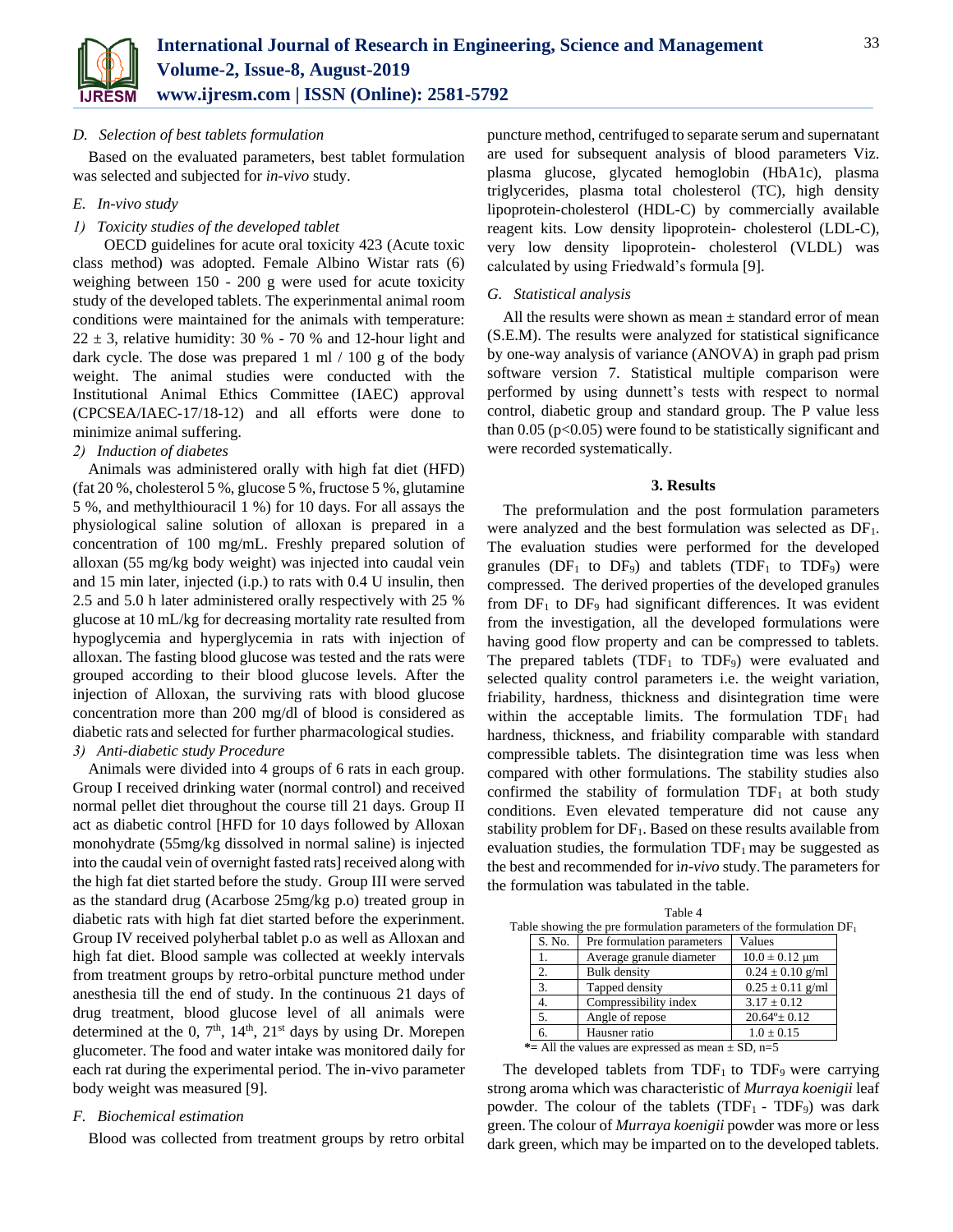

The developed tablets were found to be smooth to partially smooth.

| Table 5 |        |                                                                          |                                   |  |
|---------|--------|--------------------------------------------------------------------------|-----------------------------------|--|
|         |        | Table showing the post formulation parameters of the formulation $TDF_1$ |                                   |  |
|         | S. No. | Post formulation parameters                                              | Values                            |  |
|         |        | Weight variation                                                         | $0.549 \pm 0.95$ mg               |  |
|         | 2.     | Hardness                                                                 | $6.6 \pm 0.04$ Kg/cm <sup>2</sup> |  |
|         | 3.     | Thickness                                                                | $3.3 \pm 0.1$ mm                  |  |
|         | 4.     | Friability                                                               | 0.001%                            |  |
|         | 5.     | Disintegration time                                                      | $6.5 \pm 0.13$ min                |  |
|         | .      |                                                                          |                                   |  |

 $*$  = All the values are expressed as mean  $\pm$  SD, n=5

## *A. In-vivo study*

## *1) Acute toxicity studies*

The studies showed that the single dose of the tablet does not produce any toxic symptoms indicating high margin of safety of extract in rodents. After 24 hours, animals were well tolerated. There was no mortality and sign of toxicity after 14 days. From this  $LD_{50}$ ,  $1/10^{th}$  dose was selected to study the antidiabetic activity as metabolism of drugs in animals is 10 times more than human individuals. So the dose selected for the present study was 200 mg/kg.

## *2) Body weight*

The mean body weight of rats during dietary manipulation were altered (body weight decreased) in alloxan induced diabetic condition. The treatment of the developed tablet at a dose of 200 mg/kg and acarbose, restored the weight significantly when compared to diabetic control. Statistical multiple comparisons were done with respect to normal control and diabetic control. All comparisons given below were found to be significant.

Table 6 Effect of treatment of the developed tablet on the body weight of rats S. No. Name & Treatment Body weight (gm) after treatment on 21<sup>st</sup> day 1 Normal control (drinking water)  $225.00 \pm 5.80$ 2 Diabetic control (Alloxan + HFD)  $174.00 \pm 3.00$ a\* 3 Acarbose + (Alloxan +High fat diet)  $234.00 \pm 3.16$ a\*b\* 4 Developed tablet +HFD (Alloxan +High fat diet)  $236.00 \pm 5.5$ a\*b\*



Table 7 Effect of three weeks of treatment of the developed tablet on plasma glucose

| level (PGL) |                             |                               |  |  |
|-------------|-----------------------------|-------------------------------|--|--|
| S.          | Name & Treatment            | Plasma glucose level (mg/dl)  |  |  |
| No.         |                             | after treatment on $21st$ day |  |  |
|             | Normal control              | $75.74 \pm 1.90$              |  |  |
|             | (drinking water)            |                               |  |  |
|             | Diabetic control (Alloxan + | $390.30 \pm 1.22$             |  |  |
| 2           | High fat diet)              | $a^*$                         |  |  |
|             | $Acarbose + (Alloxan)$      | $162.80 \pm 2.60$             |  |  |
| 3           | +High fat diet)             | $a^*b^*$                      |  |  |
|             | Developed tablet +          | $165.00 \pm 2.40$             |  |  |
|             | (Alloxan +High fat diet)    | $a^*b^*$                      |  |  |



| Table 8                                                                |
|------------------------------------------------------------------------|
| ffect of treatment of the developed tablet on plasma cholesterol level |

| Effect of treatment of the developed tablet on plasma cholesterol level |                             |                          |  |  |
|-------------------------------------------------------------------------|-----------------------------|--------------------------|--|--|
| S.                                                                      | Name & Treatment            | Plasma cholesterol level |  |  |
| No.                                                                     |                             | $(mg/dl)$ on $21st$ day  |  |  |
|                                                                         | Normal control              | $93.83 \pm 1.35$         |  |  |
|                                                                         | (drinking water)            |                          |  |  |
| 2                                                                       | Diabetic control (Alloxan + | $175.32 \pm 2.15$        |  |  |
|                                                                         | High fat diet)              | $a^*$                    |  |  |
| $\mathcal{F}$                                                           | Acarbose + (Alloxan         | $118.00 \pm 2.32$        |  |  |
|                                                                         | +High fat diet)             | $a^*b^*$                 |  |  |
| 4                                                                       | Developed tablet + (Alloxan | $120 \pm 2.50$           |  |  |
|                                                                         | $+High$ fat diet)           | $a^*b^*$                 |  |  |
| <b>FT 7 1</b>                                                           | 1.31.0735c                  | $\sim$ $\sim$ $\sim$     |  |  |

[Values are expressed as Mean ± SEM from 6 rats in each group]